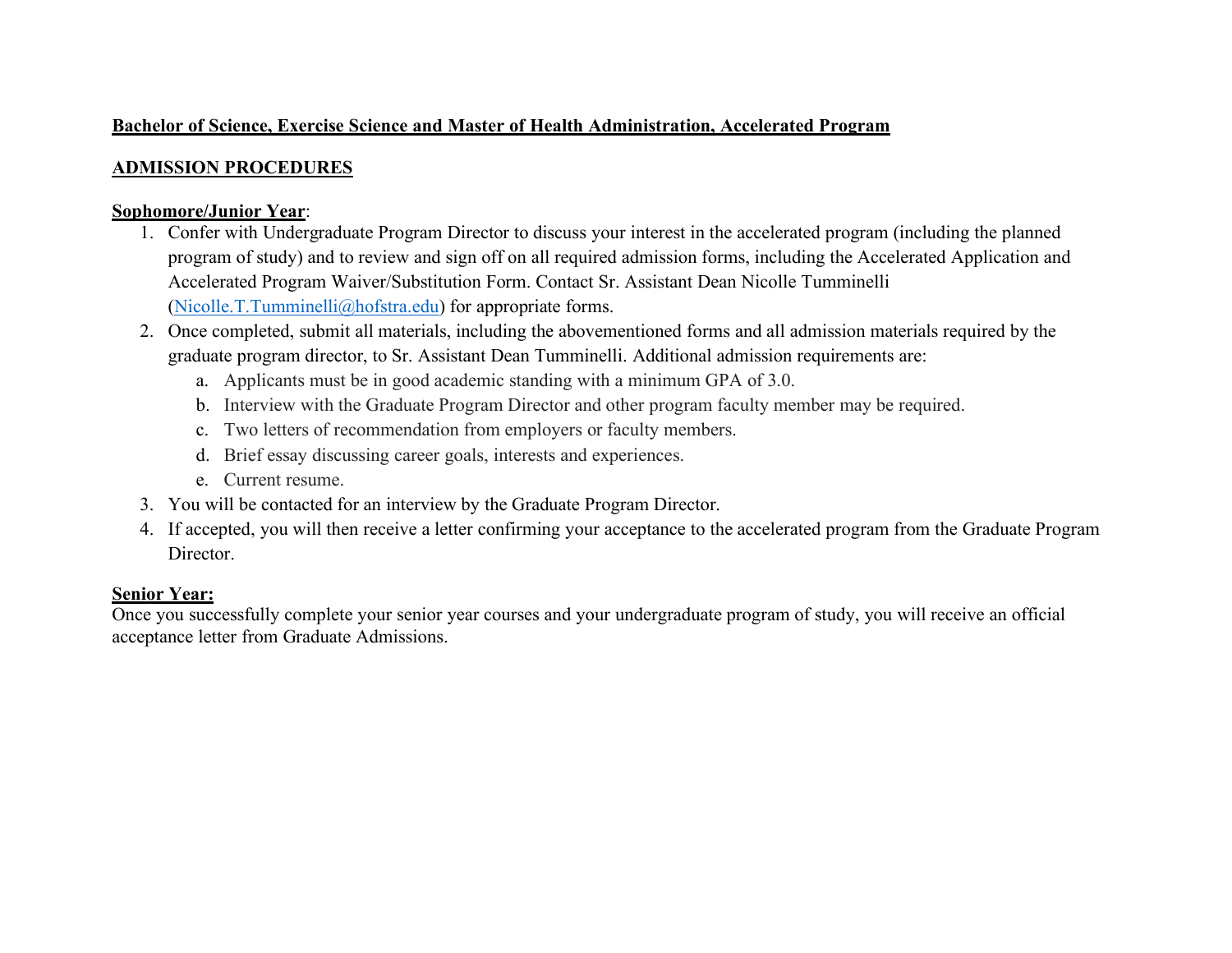#### **ACCELERATED DEGREE PROGRAM REQUIREMENTS**

- • Students must satisfactorily complete all Hofstra University requirements for the Bachelor of Science in Exercise Science including at least 63 s.h. in liberal arts course and a minimum 3.0 GPA. Please refer to the program's degree requirements as listed in the online University bulletin ([bulletin.hofstra.edu\)](https://bulletin.hofstra.edu).
- • Students must satisfactorily complete all Hofstra University requirements for the Master of Health Administration with a minimum 3.0 GPA. Please refer to the program's degree requirements as listed in the online University bulletin ([bulletin.hofstra.edu](https://bulletin.hofstra.edu)).

| <b>Term: Fall Year One</b>                    |     |              | <b>Term: Spring Year One</b>                    |           |    |  |  |
|-----------------------------------------------|-----|--------------|-------------------------------------------------|-----------|----|--|--|
| Course Number & Title                         | Cr. | LA           | Course Number & Title                           | Cr.       | LA |  |  |
| WSC 001: Composition                          | J.  | 3            | WSC 002: Composition                            | 3         |    |  |  |
| RHET 001: Oral Communication (CP)             | s   | 3            | PSY 001: Introduction to Psychology             | 4         |    |  |  |
| HPR 010: First Aid and Safety                 | 3   |              | HPR 161: Care and Prevention of Athletic Injury | 3         |    |  |  |
| or HPR 011: Emergency Response for Healthcare |     |              |                                                 |           |    |  |  |
| Professionals                                 |     |              |                                                 |           |    |  |  |
| Humanities Elective                           | s   | 3            | <b>SOC</b> Elective                             | 3         |    |  |  |
| (Select with advisement.)                     |     |              | (Select with advisement.)                       |           |    |  |  |
| Liberal Arts Elective                         | Ĵ   | $\mathbf{3}$ | HPR 070: Epidemiology                           | 3         |    |  |  |
| (Select with advisement.)                     |     |              |                                                 |           |    |  |  |
|                                               |     |              |                                                 |           |    |  |  |
|                                               |     |              |                                                 |           |    |  |  |
| <b>Term credit total</b>                      | 15  | 12           | <b>Term credit total</b>                        | <b>16</b> |    |  |  |

### **SAMPLE PLAN OF STUDY IN THE ACCELERATED PROGRAM:**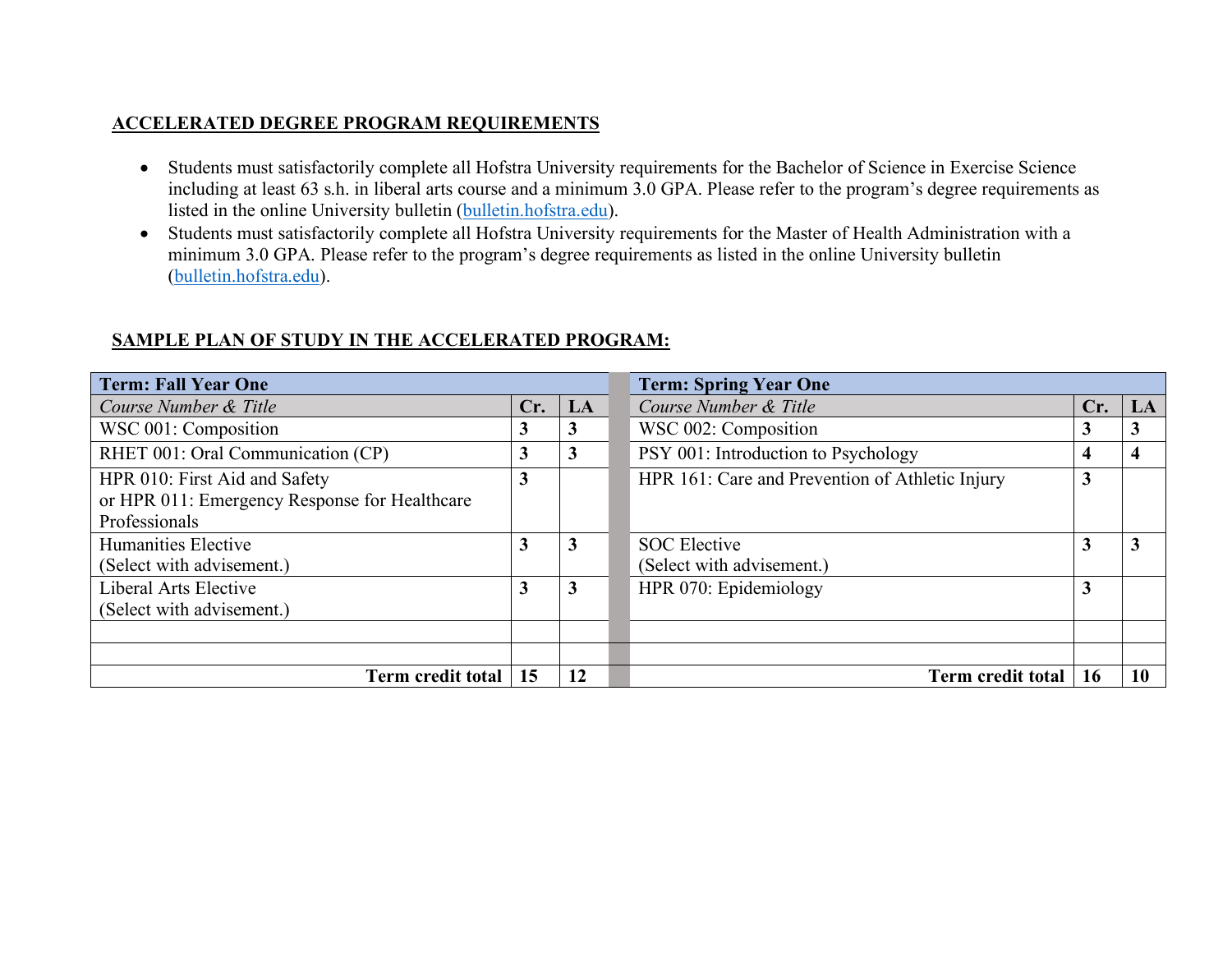| <b>Term: Fall Year Two</b>                     |                         | <b>Term: Spring Year Two</b> |                                              |     |    |
|------------------------------------------------|-------------------------|------------------------------|----------------------------------------------|-----|----|
| Course Number & Title                          | Cr.                     | LA                           | Course Number & Title                        | Cr. | LA |
| HSCI 103 Anatomy and Physiology I              | 4                       | $\overline{\mathbf{4}}$      | HSCI 105: Anatomy and Physiology II          | 4   | 4  |
| HPR 106: Structural and Mechanical Kinesiology | $\overline{\mathbf{3}}$ |                              | HPR 172: Functional Human Anatomy for Injury | 3   |    |
|                                                |                         |                              | Assessment                                   |     |    |
| PSY 054: Adolescent Psychology                 | 3                       | $\mathbf{3}$                 | PESP 25: Fitness for Life                    |     |    |
| OR PSY 063: Psychology of Aging                |                         |                              |                                              |     |    |
| OR PSY 153: Child Development                  |                         |                              |                                              |     |    |
| (Select with advisement.)                      |                         |                              |                                              |     |    |
| Liberal Arts Elective                          | 3                       | $\mathbf{3}$                 | HPR 063: Healthcare Systems and Services     | 3   |    |
| (Select with advisement.)                      |                         |                              | OR 129: Perspectives on Healthcare Reform    |     |    |
|                                                |                         |                              | (HPR Elective, select with advisement.)      |     |    |
| Liberal Arts Elective                          | 3                       | $\mathbf{3}$                 | Liberal Arts Elective                        | 3   | 3  |
| (Select with advisement.)                      |                         |                              | (Select with advisement.)                    |     |    |
|                                                |                         |                              | Liberal Arts Elective                        |     |    |
|                                                |                         |                              | (Select with advisement.)                    |     |    |
|                                                |                         |                              |                                              |     |    |
| Term credit total                              | <b>16</b>               | 13                           | Term credit total                            | 16  | 8  |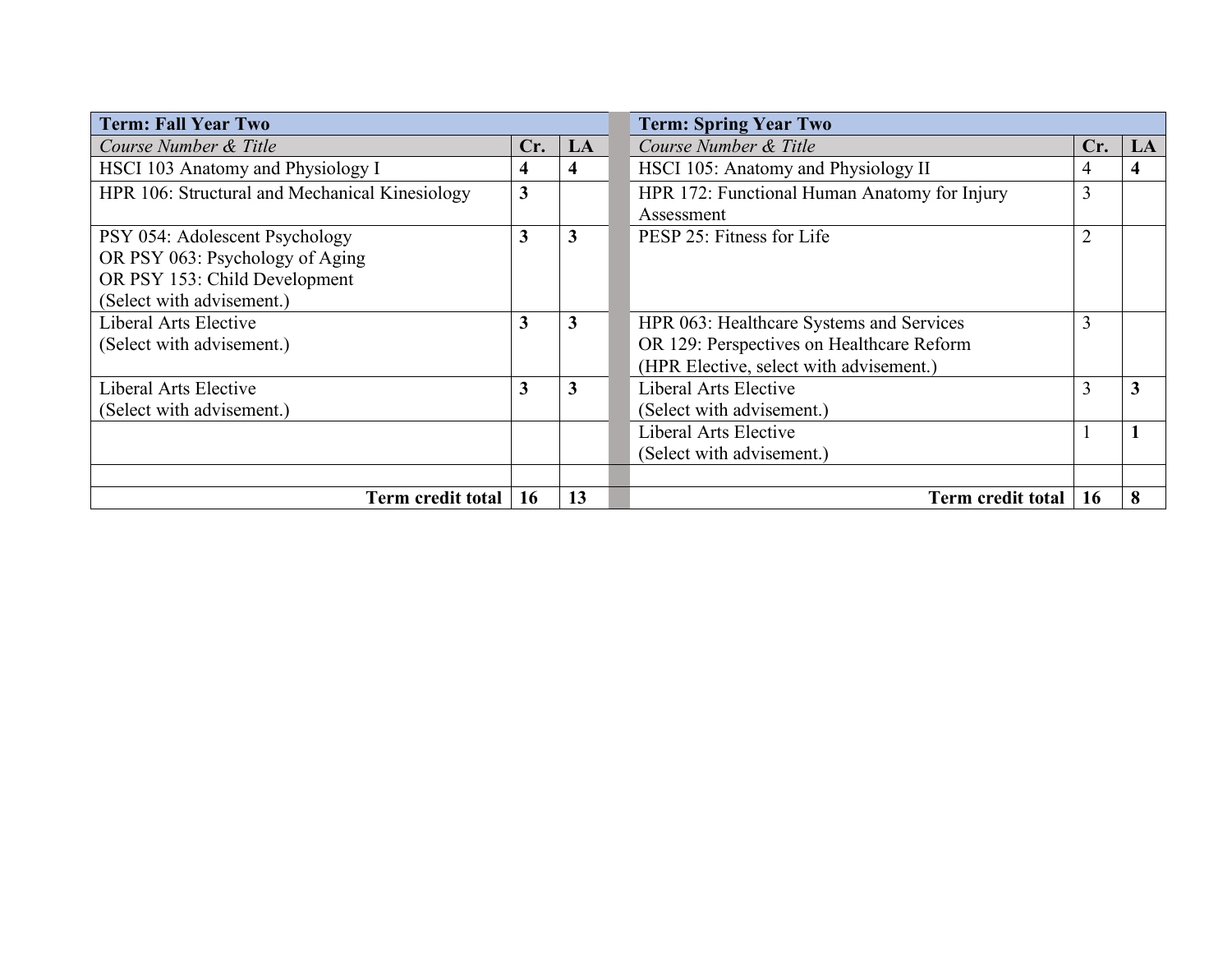| <b>Term: Fall Year Three</b>            |         | <b>Term: Spring Year Three</b> |                                                    |       |             |
|-----------------------------------------|---------|--------------------------------|----------------------------------------------------|-------|-------------|
| Course Number & Title                   | Cr.     | LA                             | Course Number & Title                              | Cr.   | LA          |
| HSCI 106: Physiology-Exercise           | 3       | 3                              | HPR 194: Assessment of Physical Fitness            | 3     |             |
| Liberal Arts Elective                   | 3       | 3                              | HPR 198: Implementing Fitness Programs             | 3     |             |
| (Select with advisement.)               |         |                                |                                                    |       |             |
| <b>Statistics: Recommended Math 008</b> | $3 - 4$ | $3-4$                          | HPR 114: Applied Nutrition, Diet, and Exercise     | 3     |             |
| <b>OR PSY 040</b>                       |         |                                | or 191: Sports Nutrition                           |       |             |
| (Select with advisement.)               |         |                                |                                                    |       |             |
| Natural Science Elective                | $3 - 4$ | $3-4$                          | PESP 38B: Weight Training                          | $1-2$ |             |
| (Select with advisement.)               |         |                                | OR HPR 193: Resistance Training Techniques and     |       |             |
|                                         |         |                                | Progressions                                       |       |             |
| <b>Liberal Arts Elective</b>            | 3       | 3                              | HPR 196: Applied Exercise Physiology: Health and   | 3     |             |
| (Select with advisement.)               |         |                                | Fitness                                            |       |             |
| If needed: Liberal Arts $-2$ sh         |         |                                | PSY 089: Health Psychology and Behavioral Medicine | 3     | 3           |
| (Select with advisement.)               |         |                                |                                                    |       |             |
|                                         |         |                                |                                                    |       |             |
| Term credit total                       | 17      | $15 -$                         | Term credit total                                  | $16-$ | $\mathbf 3$ |
|                                         |         | 17                             |                                                    | 17    |             |

| <b>Term: Fall Year Four</b>                      |                         |    | <b>Term: Spring Year Four</b>                     |                 |  |  |
|--------------------------------------------------|-------------------------|----|---------------------------------------------------|-----------------|--|--|
| Course Number & Title                            | Cr.                     | LA | Course Number & Title                             | $Cr. \nvert$ LA |  |  |
| HPR 197: Applied Exercise Physiology: Evaluation | 3                       |    | HPR 149A: Internship in Exercise and Wellness     | 3               |  |  |
| Techniques                                       |                         |    |                                                   |                 |  |  |
| HPR 199: Practicum: Student Fitness Trainer      | 3                       |    | HPR 149B: Internship in Exercise and Wellness     | 3               |  |  |
| HPR 181: Fitness Programming for Special         | 3                       |    | HADM 204: Healthcare Economics                    |                 |  |  |
| Populations                                      |                         |    |                                                   |                 |  |  |
| HADM 200: U.S. Health System                     | 3                       |    | HADM 206: Health Services Organizational Behavior | 3               |  |  |
|                                                  |                         |    | and Analysis                                      |                 |  |  |
| HADM 202: Health Law and Ethics                  | $\overline{\mathbf{3}}$ |    | HADM 242: Health Information Systems              |                 |  |  |
| HPR 069: Stress Management                       |                         |    |                                                   |                 |  |  |
|                                                  |                         |    |                                                   |                 |  |  |
| Term credit total                                | <b>16</b>               |    | Term credit total                                 | 15              |  |  |